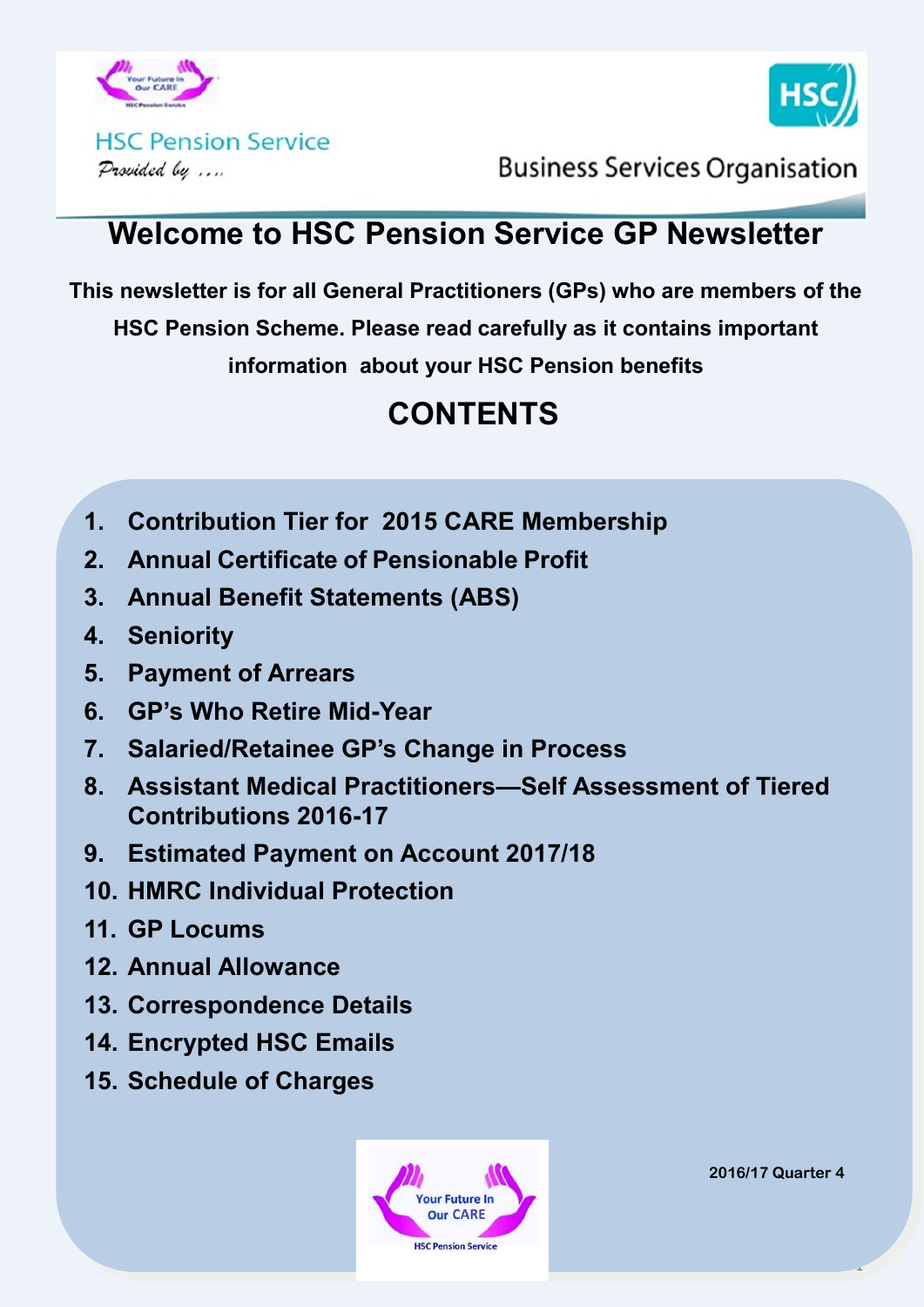## **1. Contribution Tier for 2015 CARE Membership**

The pay that is used to set the contribution tiered rate for GP (and non-GP) Providers who start after the 1<sup>st</sup> of April and join the CARE Scheme is **annualised.** 

For example, a GP who starts in a Practice on 01/06/2016, joining the scheme for the first time, and earns £70,000.00 up to 31/03/2017 will be subject to the 13.5% rate. (£70,000.00 divided by 304 days x 365 days = notional pay of £84,046.05).

If for example, a GP has service in either 1995/2008 during the year in which they move to CARE, then it is the aggregate of these earnings that is used to set the tier.

Please click [here](http://www.hscpensions.hscni.net/download/Members/member_factsheets/Tiered-Contributions-for-Scheme-Years-2015-2016-through-to-2018-2019.pdf) for information on the 2015/16 to 2018/19 Tiered Contributions.

## **2. Annual Certificate of Pensionable Profit**

The deadline for submission of the Annual Certificate of Pensionable Profit 2015/16 has now passed. Thank you to the 80% who have made submissions within the required deadline. if you have not yet submitted the 2015/16 returns please do so as soon as possible.

The FPPS has meant that where all the information has been received in order to produce the Annual Statements we can set adjustments and reconcile the year more efficiently.

The certificate can be found on our website by clicking here.

#### **GP SOLO/OOH**

We are continually trying to improve our OOH process, therefore, if a doctor works for an OOH provider, we require OOH documentation for these employments to be sent with the annual certificate at the time of submission. For any salaried GP Out of Hours employments, the P60s unfortunately do not show any superannuation contributions, therefore a March payslip would be beneficial. From 2016/17 any GP with an Assistant Practitioner post should complete Self Assessment of Tiered Contributions—see Section 8 for more information.

Please send all submissions to GPcertificates@hscni.net rather than individual mail boxes so that we can track returns.

The Scheme Regulation governing the non-return of Annual Certificates can be found in The Health and Personal Social Services (Superannuation) Regulations (Northern Ireland) 1995 Schedule 2, Regulation 23(2) Page 181 by clicking on this [link.](http://www.hscpensions.hscni.net/wp-content/uploads/2015/12/SR2015-123.docx)

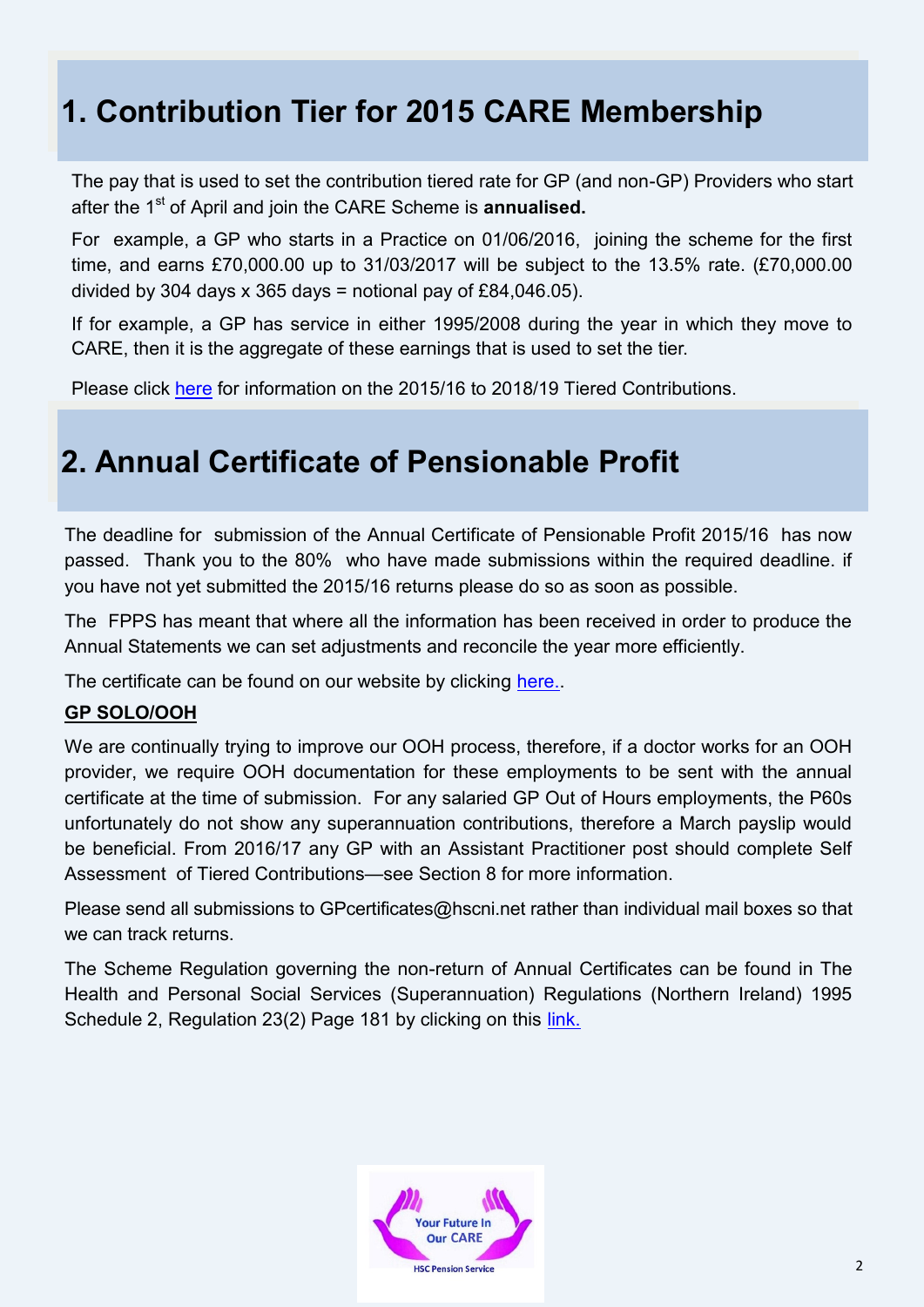#### **3. Annual Benefit Statements (ABS)**

HSC Pension Service are in the process of producing Annual Benefit Statements (ABS) for all current **officer and medical practitioner scheme members** to 31.03.2016

The ABS will include information such as: Pension Benefits accrued, the value of any Lump sum accrued, Pensionable Service used in the calculation and Survivor Pension/Death benefits payable in the event of your death.

The Practitioner team already produce a variety of calculations including estimates, IP estimates, Pension Savings statements. The ABS may not fully reflect all of your benefits accrued at year end. This is because the information for practitioner pensionable pay does not interface to our systems as a bulk return but rather individual submissions across all employments are required each year and records need to be built up and maintained from these returns.

This year HSC Pension Service has committed extra resources and system upgrades to enhance and further develop Practitioner records to reflect ongoing pension reform and HMRC changes.

These system developments are in the crucial final stages and will be followed by stringent testing of the systems to ensure accurate results following calculations.

In the meantime, we will continue to prioritise requests for information.

If you have any queries regarding your ABS please email directly to

ABSQueries@hscni.net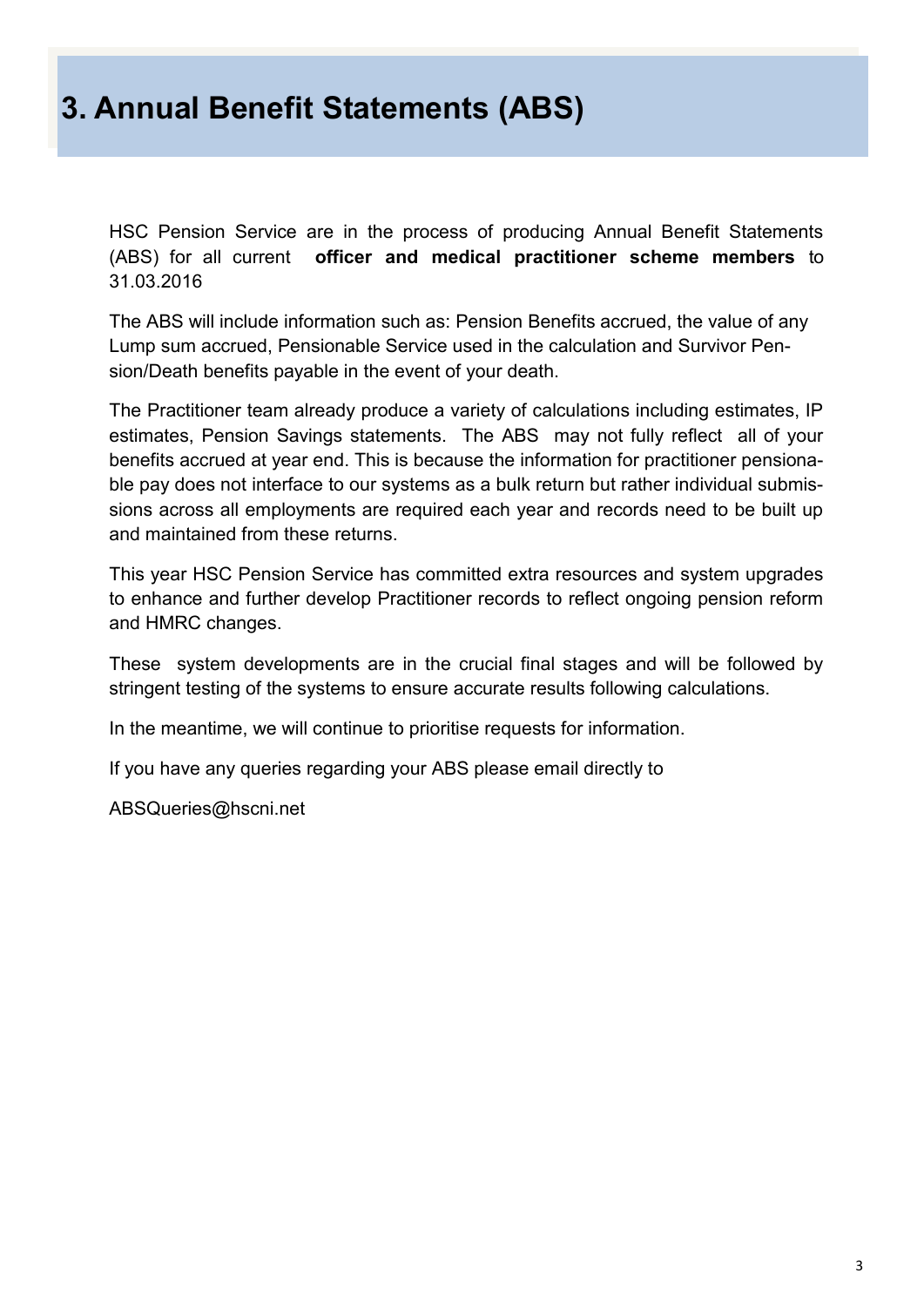## **4. Seniority**

Work is currently ongoing on the Seniority Reconciliation exercise for years 2013/14 and 2014/15. This process will also have a knock on effect on the Annual Certificates for the respective years, in these circumstances revised Annual Statements will be generated.

We will inform each Practice Accountant of the outcome of this exercise and liaise with them and the GPs regarding any under/overpayment of Seniority and Scheme Contributions. It has been agreed with the HSC Board that *all* Seniority adjustments should be made through the Global Sum unless there are exceptional circumstances. If there is no adjustment due we will still send a notification to the Accountant.

Going forward we would advise as a general figure to use £77,000 as the average (provisional 2015/16) Therefore anything above £51,333 (2/3) will attract 100% seniority payments. *To arrive at your figure, remember to deduct IPS, Solo and the seniority already paid*. When the POA is submitted with an estimated figure, this would be the correct time to make adjustments to seniority payments. Practices should contact BSO on gms.claims@hscni.net and insert 'Seniority Adjustment' in the subject line. We would expect that GPs who perhaps reduce working hours and earnings in the run up to retirement would contact colleagues at BSO to make the necessary reduction to payments.

**In each year only those certificates received by the submission date of 28.02.yy will be used to calculate the NI average. The average is obviously subject to change each year. The seniority entry on the annual certificate should only be relevant to that years' certificate. The entry should reflect the entitlement. Do not enter previous years' seniority adjustments in a current years' certificate. We will re- issue annual statements for 13/14 or/and 14/15 if necessary as part of the reconciliation.**

#### **5. Payment of Arrears**

Any GP's who are considering paying arrears of contributions by cheque, should ensure the cheque is made payable to **BSO,** and sent with a covering letter outlining the relevant period of arrears i.e. Arrears of contributions for year 2015/16 to:

GP Payment Section

HSC Pension Service

Waterside House

75 Duke Street

Londonderry

BT47 6FP

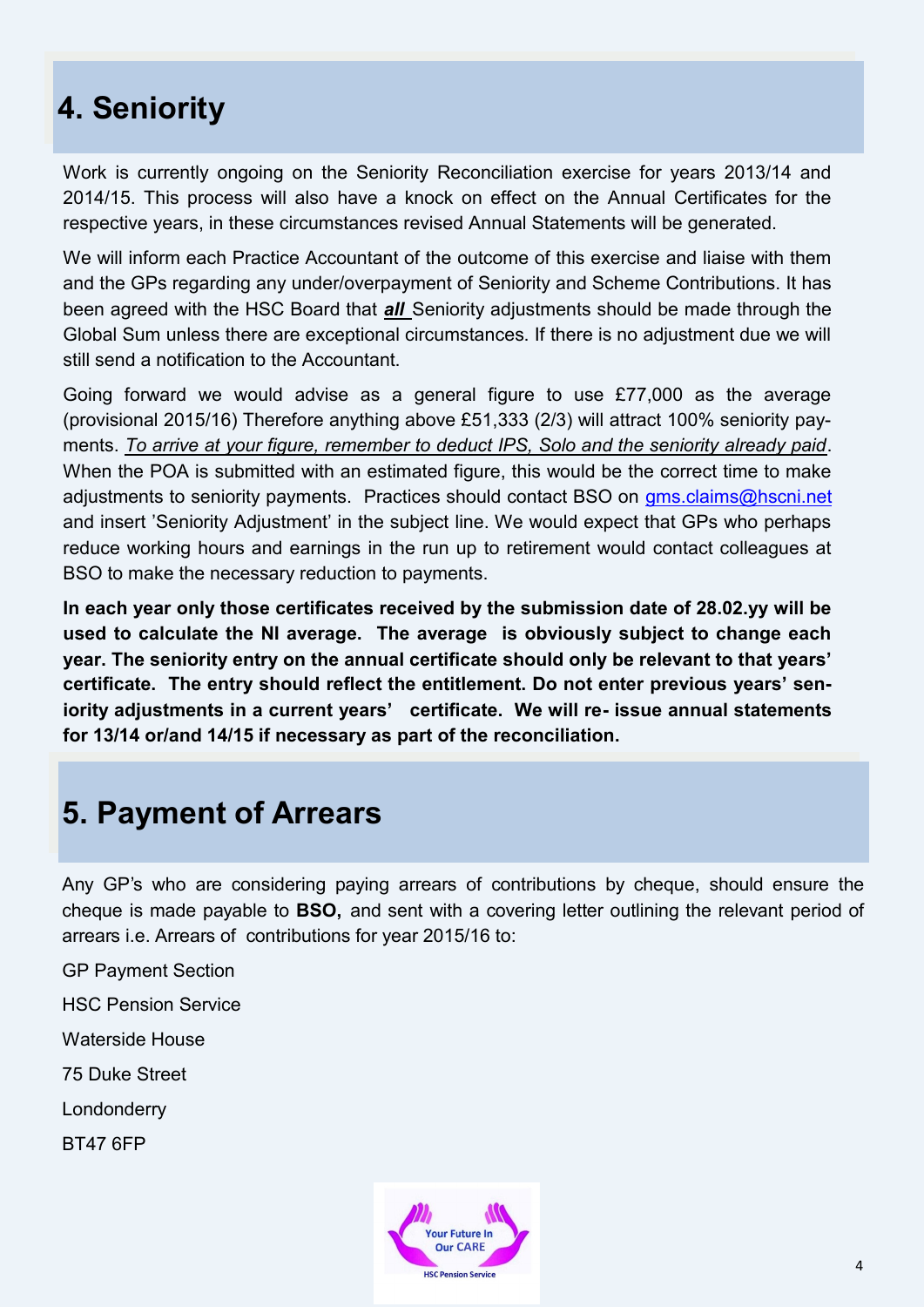## **6. GP's Who Retire Mid-Year**

If a GP takes a 24 hour retirement and returns to work as a partner in a practice, HSC Pension Service requires two Annual Certificates of Pensionable Profit, one to cover the period up to the date of retirement and another covering the full year. The second certificate is required for the calculation of seniority. **Failure to supply both certificates** will result in seniority payments being stopped from the date of retirement.

When a member retires we require an AW6 completed and received in branch 3 months prior to retirement. The AW6 must be completed with a copy of birth certificate and IP protection certificate (if applicable). Please ensure revised Payment on Account is also submitted to reflect these changes.

#### **7. Salaried/Retainee GP's Change in Process**

As with previous years each Practice that employs a Salaried/Retainee GP must complete form [SR1,](http://www.hscpensions.hscni.net/download/Practitioners/SRI-2016-17.pdf) this will be completed annually and should be submitted prior to 31st March. If you have not already submitted this form for 2017/18 please do so as soon as possible. The purpose of this form is to estimate the earnings for each Salaried/Retainee GP in order to determine the correct level of monthly contributions due.

The [SR2](http://www.hscpensions.hscni.net/download/Practitioners/SR2-Form-for-Salaried-GPs-2016-17-Rev-02-17.pdf) form which confirms the actual salary earned for each Salaried/Retainee GP in the year 2016/17 is available on our website and should be submitted as soon as possible. The purpose of the SR2 is to ensure that the correct contributions have been made, any underpayment/overpayment will be adjusted and the member's record will be updated accordingly with the remuneration listed on the form. Click to access the SR2 [for 2016/17](http://www.hscpensions.hscni.net/download/Practitioners/SR2-Form-for-Salaried-GPs-2016-17-Rev-02-17.pdf)

If a Salaried/Retainee GP leaves during the year then an SR2 should be submitted at the date of leaving to cease pension deductions. Previously, this would be reconciled and any over/ underpayment would be adjusted through the Practice Global Sum. *This process will now be slightly different in that we will only be adjusting the Employer's element of contributions. The employee's element will be held until year end when the GP submits the Assistant Medical Practitioner-Self Assessment form (see section 8 for more information). Please do not enter any details on GP1 for your salaried GPs.*

Please ensure that you advise Patricia Craig (Patricia.Craig@hscni.net) if any GPs start or leave your practice.

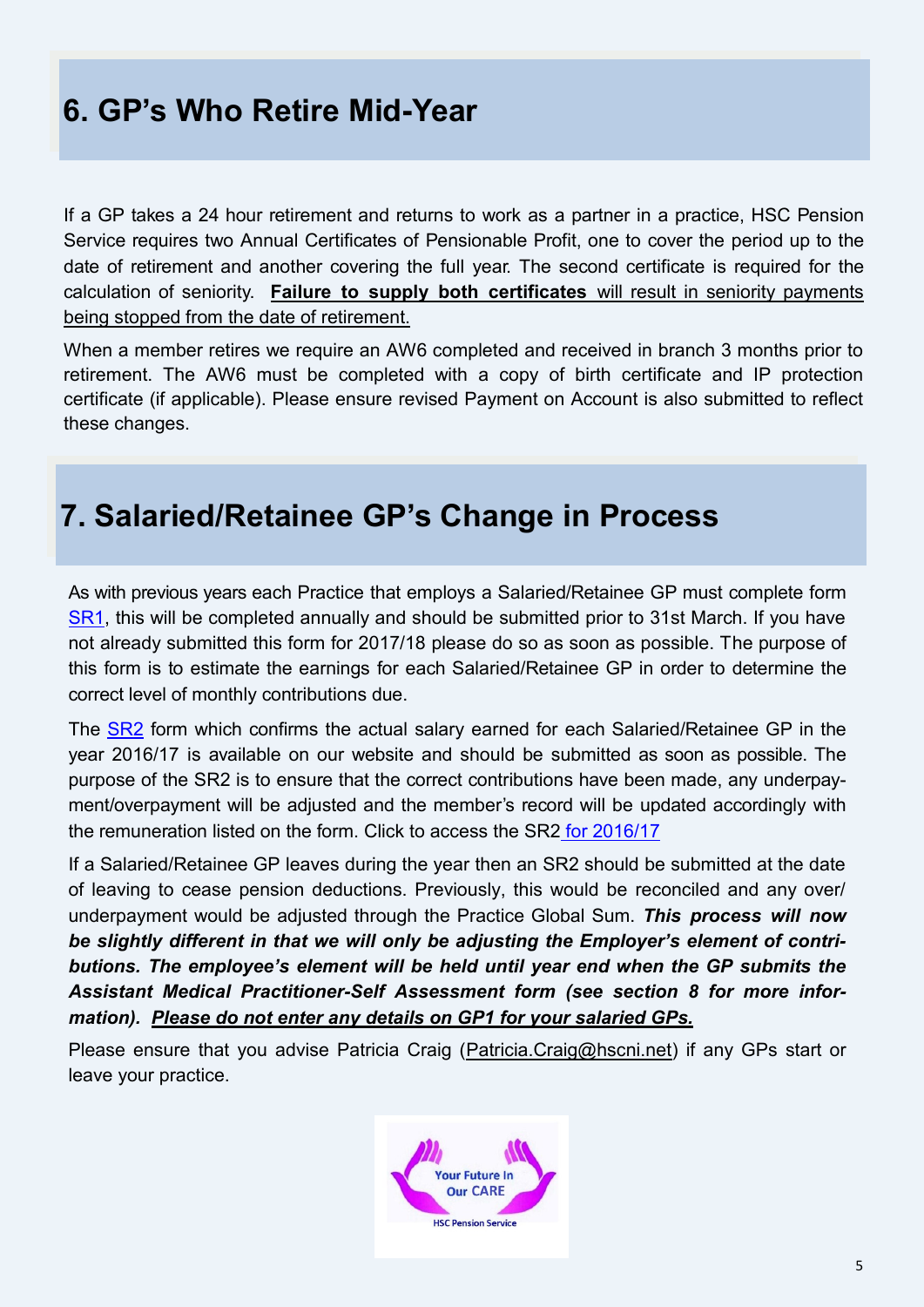# **8. Assistant Medical Practitioners—Self Assessment of Tiered Contributions 2016/17**

Every Assistant Medical Practitioner who had pensionable employment between 01/04/2016 to 31/03/2017 (inclusive) in Northern Ireland should complete an Assistant Medical Practitioner— Self Assessment of Tiered contributions form. This form is now due and is available on our website by clicking [here.](http://www.hscpensions.hscni.net/download/Practitioners/2016-17-SELF-ASSESSMENT-4.xls)

The tiered employee contribution rate in year 2016/17 is the **total** of all HSC GP (Practitioner) income for 2016/17. It includes Practice, Trust, Board, Solo OOHs, Bed Fund and GP locum income.

Refer to Section 1 for tier setting in CARE 2015 scheme.

An Assistant Medical Practitioner is:

A salaried GP formally employed by a GP Practice, Trust or Board.

A long-term fee based GP who works for a GP Practice, Trust or Board.

A GP who solely works on an employed or self-employed basis, for an Out of hours Provider and that OOHP is registered as a Scheme Employing Authority.

If an Assistant Medical Practitioner has worked for more than one GMS Practice as an Assistant in 2016/17 they must complete a form in respect of every Practice.

If an Assistant Medical Practitioner also worked as a Principal Practitioner (ie GP Partner or Single-Hander) in 2016/17 they must also complete the Annual Certificate of Pensionable Profit.

GP Locum.

.

If an Assistant Practitioner also worked as a freelance GP Locum they must continue to declare their GP Locum income on forms A & B, and complete a Self-Assessment form.

If incorrect contributions have been paid across the year, the Self-Assessment form will highlight any under/over payments.

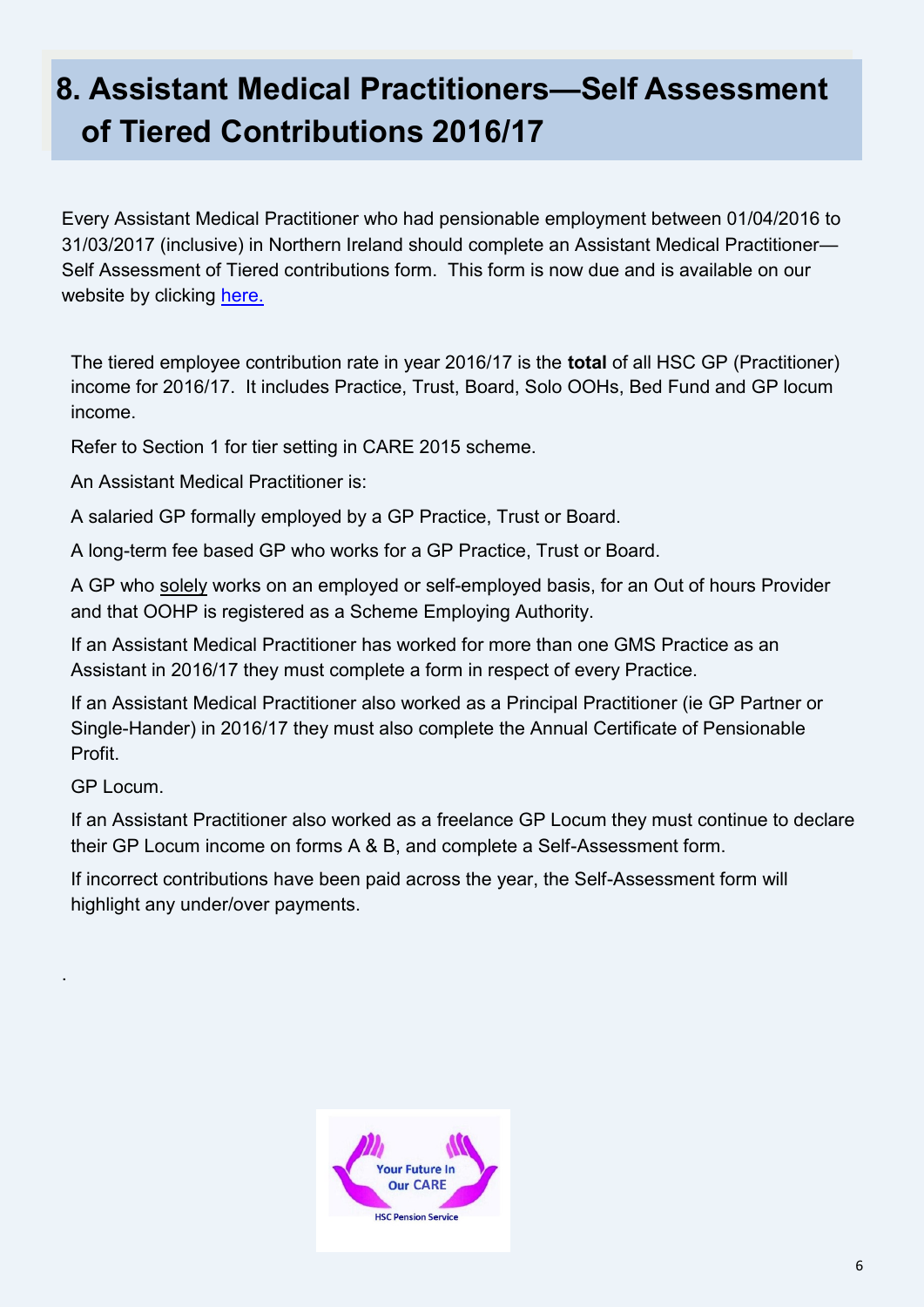# **9. Estimated Payment on Account Year 2017/18**

Thank you to all who have already submitted the Estimated Payment of Account for the coming year.

If you have not submitted your Payment on Account form **this is now overdue**. In these cases we will continue to deduct the amount deducted in March. However, it is important that these forms be submitted each year to ensure the correct deductions are made for each GP. This will help eliminate large underpayments of contributions

Any changes to the POA throughout the year should be sent to gpcertificates@hscni.net

*See Part 1 of this Newsletter regarding contribution tier for GPs joining CARE Scheme.*

## **10. HMRC - Individual Protection**

The standard Lifetime Allowance (LTA) has reduced to £1m from 6 April 2016

#### **Individual Protection 2014 - Reminder**

#### **Members with a Capital Value exceeding £1.25 million at 5th April 2014 are reminded that the deadline to Apply for Individual Protection 2014 is 5th April 2017.**

#### **Individual Protection 2016**

Members can apply to HMRC for individual protection 2016 as long as they do not have primary protection (active or dormant) and the Capital Value of their pension benefits, from all their registered pension schemes, is equal to or exceeds £1 million at 5th April 2016.

Individual protection 2016 allows members to accrue further benefits in their Scheme, without the risk of losing this protection.

Members will have an individual lifetime allowance equal to the capital value of their benefits at 5 April 2016 but subject to a maximum cap of £1.25 million. Pension benefits will be protected up to this amount and they may be able to take a tax-free lump sum of up to 25% of their individual lifetime allowance, this will be lower if the member already has benefits in payment.

Estimates for Individual Protection 2016 will not be available until the 2015/16 Annual Certificate of Pensionable Profit has been received and agreed by HSC Pensions.

*Further details on Protection and how to apply can be found on the HMRC website at;*

[https://www.gov.uk/hmrc](https://www.gov.uk/hmrc-internal-manuals/pensions-tax-manual/ptm090000)-internal-manuals/pensions-tax-manual/ptm090000

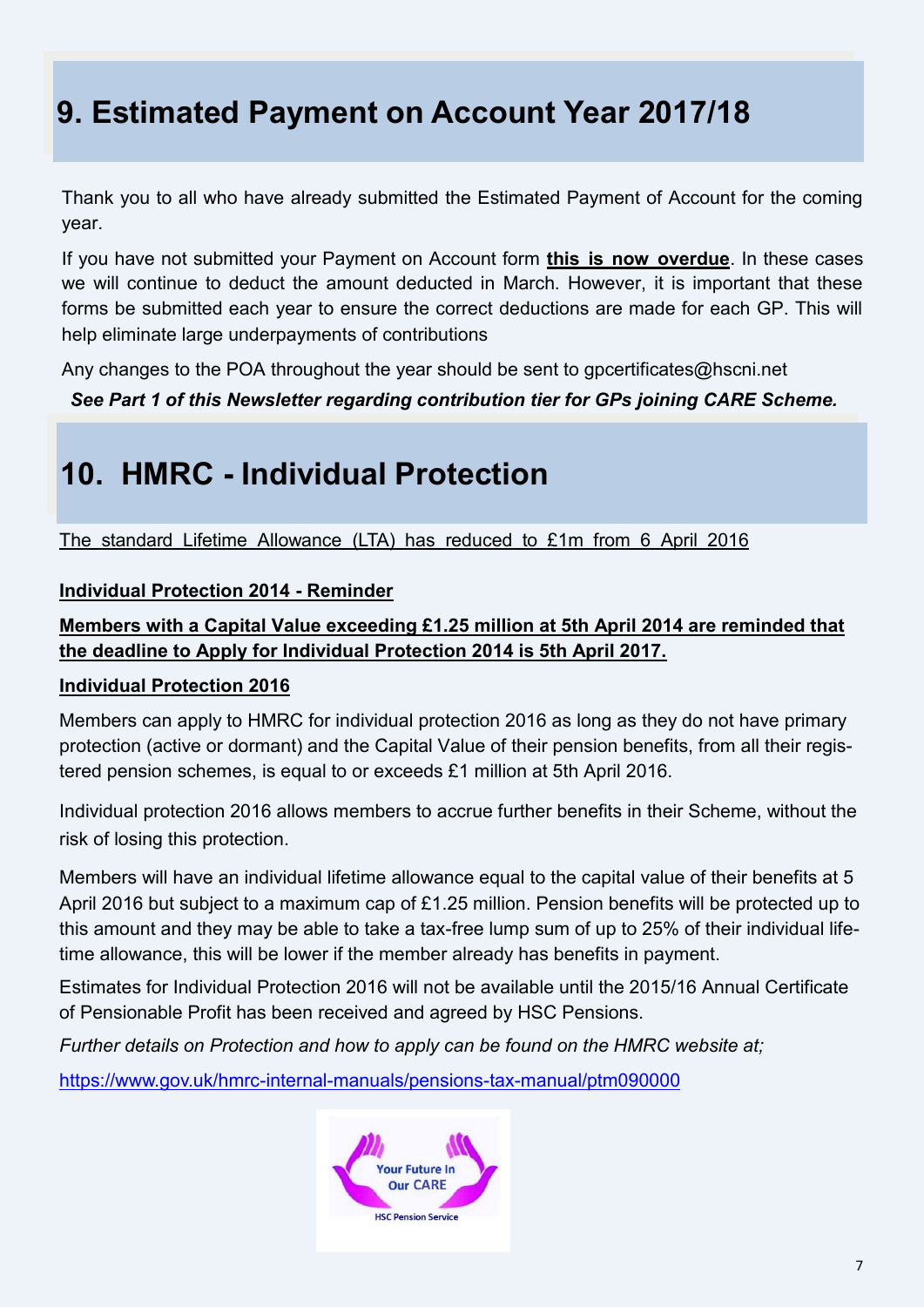# **11. GP Locums**

GP Locum administration has now fully transferred to HSC Pension Service at Waterside House.

All forms relating to Locum employments should now be emailed to gplocums@hscni.net

#### **An automatic email receipt will confirm that we have received your email and submissions. No further emails will be sent unless we have a query.**

Alternatively you can send your submissions via post to:

GP Locum Administration

HSC Pension Service

Waterside House

75 Duke Street

Londonderry

BT47 6FP

As a reminder to GP Practices, you should know at the outset when you are filling a vacancy, what capacity that vacancy is for. For example, if it is to cover a short term gap or ad hoc work or if the vacancy is for less than 6 months, it should be treated as Locum work.

Practices have a responsibility to ensure that public funds are appropriately administered and as such, should determine at the outset if it is a Locum or Assistant Practitioner. If Locum work does extend beyond the 6 months then the Practice should change the status from Locum and send through a revised SR1 to cover any period beyond the 6 months. We will continue to work with our colleagues at HSCB to identify any Locums working in a Locum capacity beyond the 6 months.

Every Assistant Medical Practitioner who had pensionable employment between 01/04/2016 to 31/03/2017 (inclusive) and subsequent years in Northern Ireland should complete an Assistant Medical Practitioner—Self Assessment of Tiered contributions form. This form is now due and is available on our website by clicking [here.](http://www.hscpensions.hscni.net/download/Practitioners/2016-17-SELF-ASSESSMENT-4.xls)

The team will continue to reconcile contributions and pensionable pay figures for years to 31.03.2017 inclusive. We will contact you if there are any adjustments to be made as a result of this exercise.

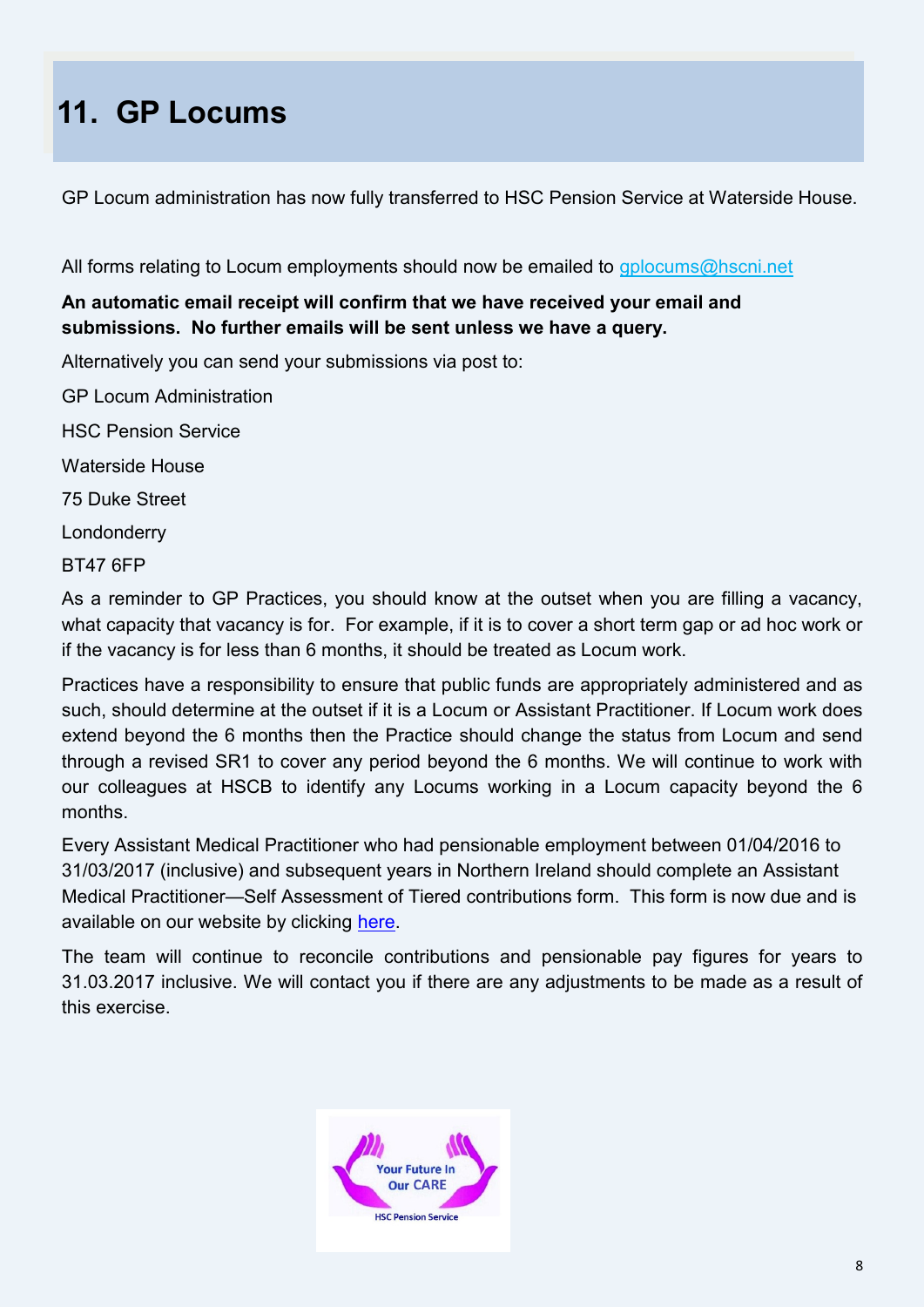# **12. Annual Allowance**

The Annual Allowance is the maximum amount of tax-free growth an individual's pension savings can grow by in one year. The Annual Allowance limit covers all your pensions except your State Pension and includes contributions made to money purchase schemes, defined contribution schemes, personal pensions and the growth in benefit for defined benefit schemes.

The Annual Allowance limit was reduced from £255,000 to £50,000 with effect from 6 April 2011 and has reduced further to £40,000 from 6th April 2015. The vast majority of GP Practitioners will be affected by the changes as this will primarily affect high earners, but this can vary depending on the length of pensionable service and pensionable pay earned in any particular year.

Any of the following could impact on the growth of your pension savings:

- Being a high earner with long pensionable membership
- Significant increase in membership (eg change to full-time, doubled membership for Mental Health Officers)
- Purchasing added years and/or additional pension
- A significant pay rise, possibly due to promotion
- Application of late retirement factors in the 2008 section
- Receipt of a Clinical Excellence Award
- Tier 2 ill health retirement with an enhancement to your membership
- Contributions paid to other pension saving arrangements, including the HSC AVC Scheme

You may be at risk of exceeding the Annual Allowance if you meet some or all of these conditions.

The Annual Allowance is worked out by measuring the growth in benefits from one year to the next taking into account inflation, which is measured using the Consumer Price Index (CPI).

In respect of HSC AVC benefits, the Annual Allowance is based on the amount of contributions paid into the AVC Scheme.

Further information on Annual Allowance is available on the Scheme website at [scheme factsheets](http://www.hscpensions.hscni.net/annual-allowance-2/) or on the HMRC website.

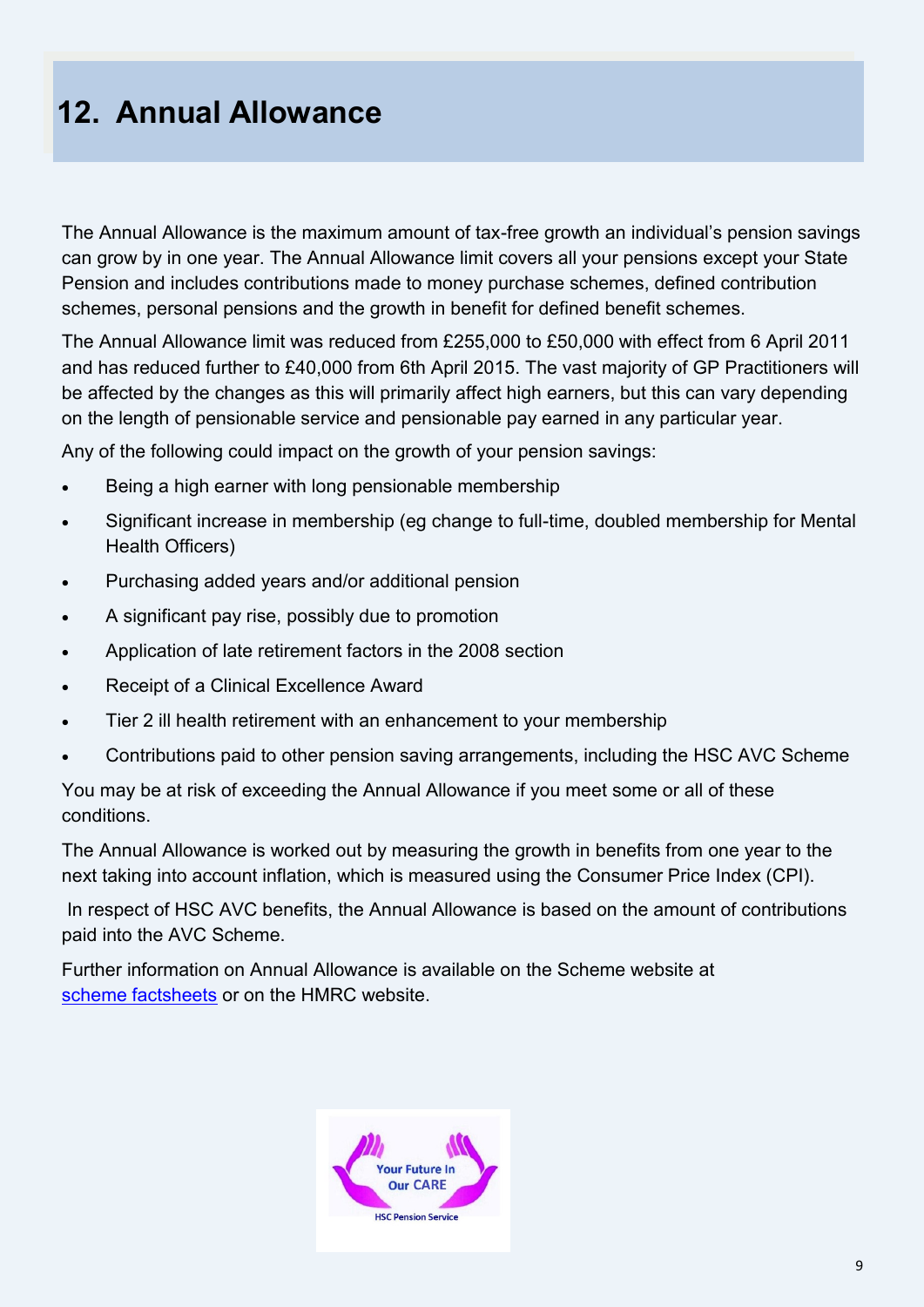# **13. Correspondence Details**

We advise all Practitioners to complete the [correspondence details](http://www.hscpensions.hscni.net/download/CORRESPONDENCE-DETAILS.docx) form which is available on our website. We require this form to keep all personal information up to date. It will also help us if we need to contact your accountant about your record. Please see 14. as below.

Please be aware that any letter of authority is only valid for 3 years after which it must be renewed, please ensure all letters of authority are signed and dated by the member.

### **14. Encrypted HSC Emails**

To enable us to email sensitive information outside the organisation and where the [correspondence details](http://www.hscpensions.hscni.net/download/CORRESPONDENCE-DETAILS.docx) as at 13. above has been received, you may receive an email requesting you to set up a password. This will allow you to view the information sent by HSC Pensions.

### **15. Schedule of Charges**

Estimates can be requested free of charge by calling 02871 319111 (option 3) or emailing hscpensions@hscni.net. However, please note that currently, if an estimate is required within 365 days of a previous estimate, or requested by a third party there will be a £30 charge made payable to BSO. For more information click [here](http://www.hscpensions.hscni.net/download/Scheme%20Forms/employer_forms/Schedule-of-Charges-Member.pdf) to see our Schedule of Charges.